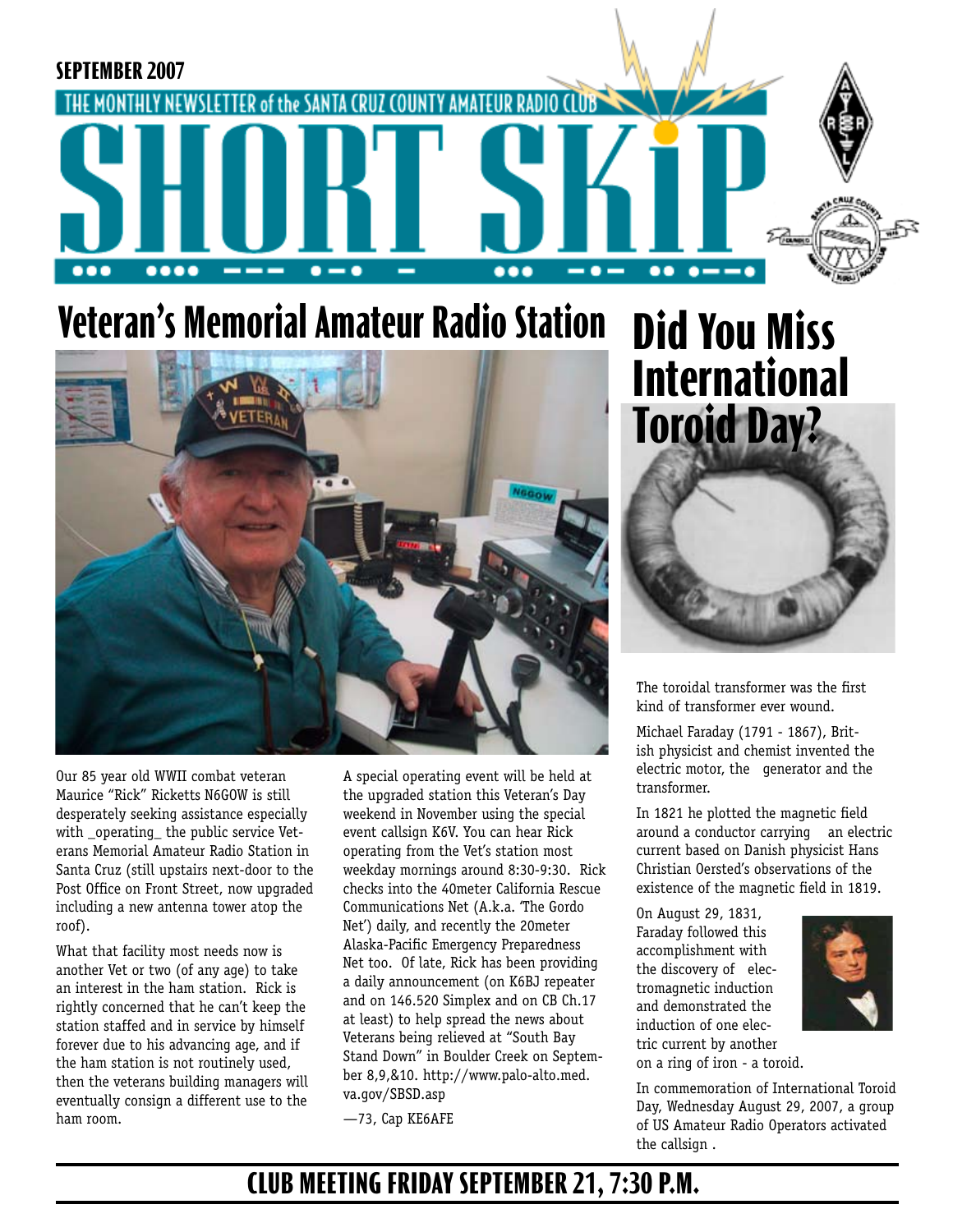

#### Conditions of use

The following text may have errors and is not to be used by anyone who has ever met a lawyer. Use should be confined to Radio Amateurs with more than 250 course hours of electronic engineering or 0.25 hours of practical experience. All ingredients become the property of CAKE, LLC but rest assured, your contributions won't be sold for profit and will be publicly available.

#### Do I have your attention?

Our session, although depleted in attendance, was not short of the usual mix of exciting and informative items. We welcomed Brian the son of Kathleen (KI6AIE). Tee shirts commemorating CQP (K6EP) and World Radiosport Championships (K6XX) were much in evidence.

Marc (W6ZZZ) brought an example of clamp-on ferrites that he uses on nearly all wires going in and out of his radio. They certainly help with RFI of many kinds. Dave W8FLL told the tale of running across an adult ham that he first coached as a young lad. Dave then pointed out the review of the Firefly QRP kit in the Sept QST. Do life members get their magazine ahead of the herd Dave? Bob (K6XX) provided a fine example of his lathe work with a carefully balanced tuning knob including a hand-crafted set-screw. This will look great on my DDS VFO Bob.

Our discussion on the Effective Series Resistance (ESR) of capacitors showed that this parameter has a bearing on their effectiveness in noise reduction when used as bypass and in switching power supply applications.

The sizes of surface mount components came up and Ron (W6WO) opined that 1206 is a good practical choice if room on the PCB is available. Bob described very tiny devices used in cell phones and how they are soldered to the board in ovens. We discussed constructing surface mounted transformers rather than pay Mini Circuits

\$10 each. The merit of beads, torroids and binocular cores justifies further consideration.

Kathleen showed the Sugar Daddy tin box (Dinky carrying handle included) in which she plans to install her home brew QRP radio. Fine tuning of a XTAL oscillator is sometimes useful but the consensus was it is hard to predict how much shift is possible.

Typical HF auto antenna tuners include banks of relays and capacitors. We compared ideas on the rating of these components to deal with the high voltages and currents that occur at high levels of VSWR. Marc (W6ZZZ) mentioned testing a FL2100 linear and Bob commented that they were prone to instability. Bob is looking to the base for an 8877 tube if anyone knows where to find one let him know.

There are no stupid questions at CAKE so keep asking.

—73 de Ron W6WO

#### **ON THE WWW: NEW GRIDFINDER AT QRZ.COM**

The popular QRZ.com website has added a new feature. It's called GridFinder and it can be used to determine the Grid and latitude and longitude coordinates for just about any point on the planet. Check it out at www. qrz.com/gridfinder (QRZ)

### **Don't Need Short Skip In Your Mailbox?**

If you're getting Short Skip by postal mail but would rather just read it on the Club's web site, just let me know at ki6aie@k6bj.org and I'll take care of it. If you're on the K6BJ email reflector, you'll get notification when each month's Short Skip has been posted to the Club web site.

## **CAL QSO Party**

The California QSO Party (CQP) is the premier state QSO party held every year on the first weekend of October. The Northern California Contest Club (NCCC) has sponsored CQP since 1974. CQP has traditionally opened the annual contest season by providing an opportunity for contesters to prepare for the ARRL November Sweepstakes since the format is similar.

Stations outside of California , worldwide, work stations in California only. The 58 counties of CA are the multipliers. California stations work all stations in or out of CA, The 50 US states and 8 Canadian areas are the multipliers. Stations outside of Canada and the US add to one's QSO total but do not count as multipliers. See the full set of CQP Rules for more details at www.cqp.org



Our esteemed Treasurer Kathleen KI6AIE showing her Sugar Daddy box soon to see a QRP radio inside, as shown at Cake meeting.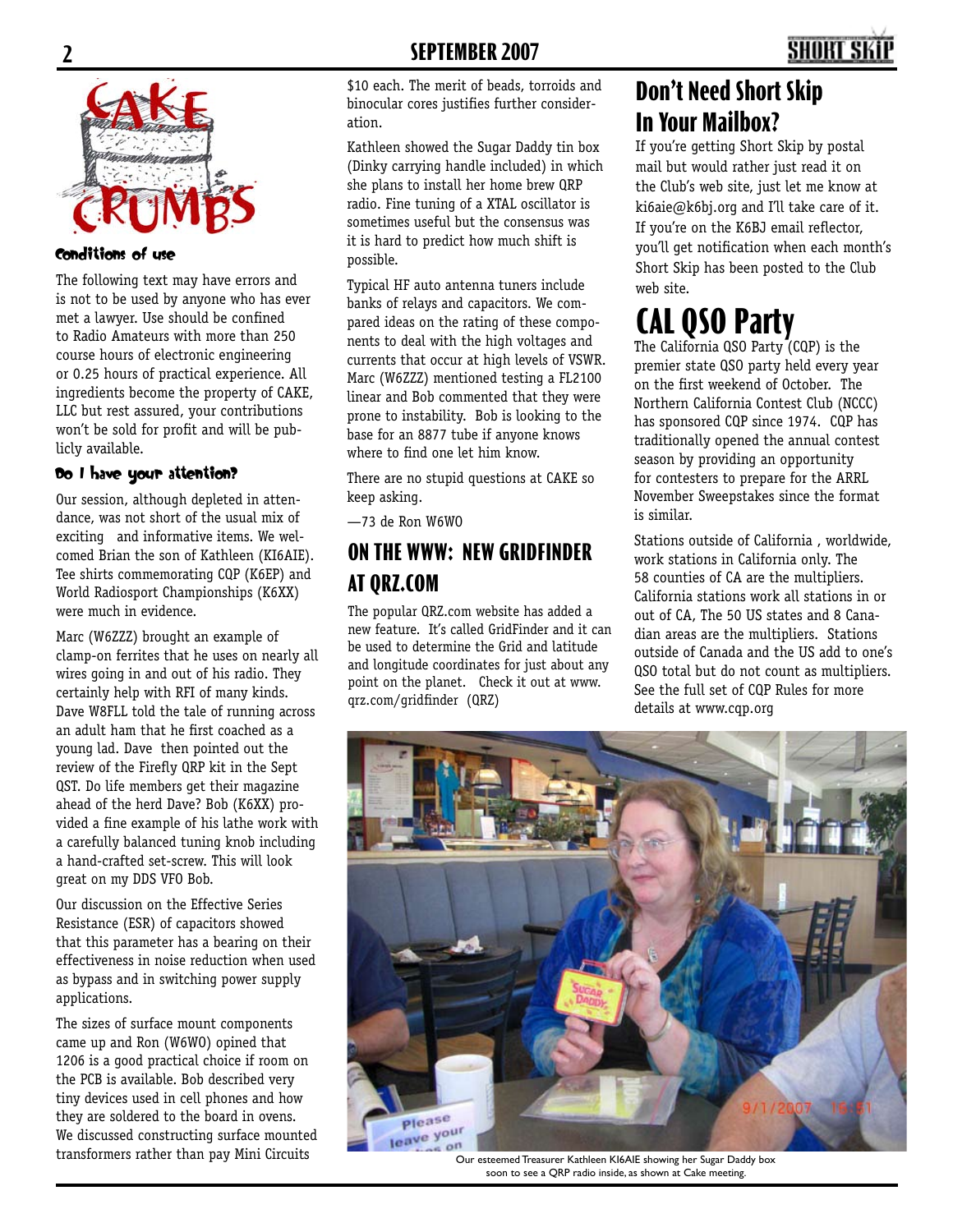## SHORT SKII



I missed the last club meeting but was happy to attend the CAKE session Saturday at Gigi's. Ron, W6WO, our leader, is back from his adventures in Kentucky. We had about a dozen or more attendees, all laughing and scratching and telling lies, sea stories and a few exaggerated accounts of past accomplishments computerwise. Lacking, were tales of DX due to such miserable conditions on HF. Ron, while trying to bring order to chaos, really tries to have our group get serious about the meeting and I have to apologize, we just have too much fun with our eyeball QSOs. I can see the frustration in his eyes as he tries to settle us all down but his efforts seem to be futile. He did bring us around a time or two, jotting down some serious and not so serious thoughts and suggestions from us about how to stimulate interest in the hobby. Actually, the suggestions were quite interesting and productive if followed. I squeezed my chair in between Bob Wolbert, K6XX, and Frankie Carroll, K6BDK. This was good for me as in the course of the meeting, the topic of tuners came up. The internal tuner on my ICOM

#### **SEPTEMBER 2007 3**

761 is kaput and no parts available from the manufacturer. When I professed my need for such an accessory, Frankie offered me one of his two spare tuners. As he lives only a few blocks from me, I will walk over (not really!) and pick it up.

When borrowing chairs from adjacent tables for late arriving members, some ladies couldn't resist asking about our gathering. Obviously, we were having lotsa fun. I explained that we were ham radio operators. They were quite interested and asked about our participation in emergencies, Morse code, the impact of the internet on our hobby, etc. I invited them to join us at our next meeting after their pool exercises at their local spa. I told them we could get them licensed if they wanted to get on the air. I have found that nearly all the customers at Gigi's express a high level of curiosity about our group. This side effect seems like good publicity for ham radio.

Was reading a book about the Japanese attack on Pearl Harbor. When CDR Fuchida had his radioman send "Tora, Tora, Tora" announcing a complete surprise for the air raid, it was done in CW, the chosen mode for radio communications in 1941. Fuchida circled Pearl Harbor in his aircraft, directing the raid. While the transmission was sent to the offshore carriers for Admiral Nagumo's information, propagation was such that the transmission was picked up in Japan by naval headquarters.

#### **Treasurer's Report**

At the August 2007 Board of Directors meeting, Treasurer Kathleen McQuilling, KI6AIE, reported that the SCCARC treasury had \$5,480.01 in cash and bank accounts. At that time all financial obligations had been met, including the annual equipment insurance premium.

#### **HRO Discount for Club members**

SCCARC members are eligible for a 5 percent discount at HRO in Sunnyvale on any purchase over \$20 excluding radios. Show them your current membership card once and they will update their database for future discounts.

#### **Special Deal: Holiday Luncheon and Membership Renewal**

If you renew your membership when you pay for the December 15 holiday luncheon, you'll get an extra five (count 'em, five) tickets for the holiday luncheon raffle! That's in addition to the one raffle ticket that is included with your \$15 for the luncheon. For most of you, that will mean \$40, preferably paid ahead of time, either at a Club meeting or by mail (SCCARC, P.O. Box 238, Santa Cruz, CA 95061-0238).

--Kathleen, KI6AIE, SCCARC Treasurer

## **HAM RADIO IN SPACE: PACKET RETURNS TO THE ISS**

Some good news from Earth orbit. Packet is once again on the air from the International Space Station.

The first beacon was reported at 2110 UTC on Tuesday, September 4th by JH4XSY in Japan on 145.825 Simplex. A bit later at 2136 UTC WA4AEJ had an APRS confirmation from R0ISS.

Ken Ransom, N5VHO is the I-S-S Ham Radio Project Engineer. He says that we will all have to watch and see how long the packet system stays active. (ARISS)

## **EMERGING TECHNOLOGY: NEW FIREPROOF LI ON BATTERIES**

New lithium-ion batteries being developed for hybrid electric automobiles may hold promise as a dependable high power source of emergency communications power. This, as A123 Systems of Watertown, Massachusetts announces a new type of high power lithium ion cell not prone to the fire hazards associated with current batteries.

Although the lithium-ion cells you see in laptops and mobile phones pack twice as much energy per pound as any other current battery, they have not been adopted for hybrid cars and other power demanding uses because they are worryingly prone to fires. But A123 believes it has solved the fire potential problem with a new lithium-ion design that utilizes a special formulation for the battery's cathode.

Lithium Ion battery fires seem to begin when a small manufacturing defect, perhaps compounded by overcharging, causes oxygen to separate from the cathode. As the cell overheats, it can prime oxidation in neighboring cells, a process known as thermal runaway. A123 overcomes the problem by making its cathodes out of iron phosphate, which bonds to the oxygen far more powerfully than does the cobalt dioxide found in conventional lithium-ion batteries. So its cells are theoretically far less subject to oxidation, and thus less prone to thermal runaway.

A123's batteries are already in use in other applications demanding a combination of power and safety. More on these new lithium ion batteries is on-line at www.a123systems. com/ (IEEE Spectrum via Science OnLine.)